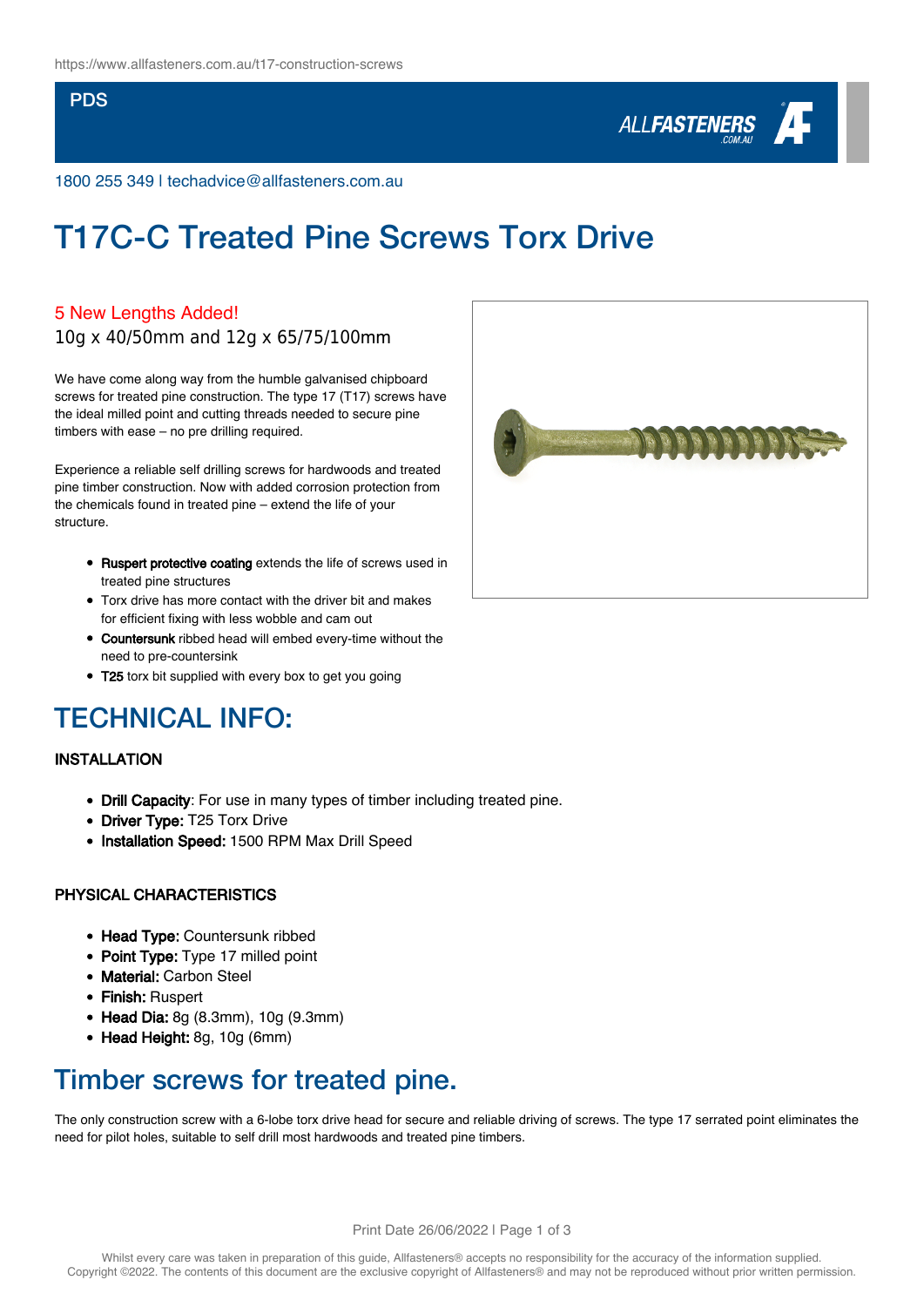### 1800 255 349 | techadvice@allfasteners.com.au



**The Co** 

# PRODUCT LIST

| <b>SKU</b>   | Item                | Min. Embedment   | Bx. Qty. | Crt. Oty. |
|--------------|---------------------|------------------|----------|-----------|
| 3TRCT1R08025 | 8-9 x 25mm T17C-C   | 20mm             | 1000     | 16000     |
| 3TRCT1R08030 | 8-9 x 30mm T17C-C   | 20 <sub>mm</sub> | 1000     | 12000     |
| 3TRCT1R08035 | 8-9 x 35mm T17C-C   | 20mm             | 1000     | 12000     |
| 3TRCT1R08040 | 8-9 x 40mm T17C-C   | 25mm             | 1000     | 8000      |
| 3TRCT1R08045 | 8-9 x 45mm T17C-C   | 25mm             | 1000     | 8000      |
| 3TRCT1R08050 | 8-9 x 50mm T17C-C   | 25mm             | 1000     | 8000      |
| 3TRCT1R08057 | 8-9 x 57mm T17C-C   | 25mm             | 500      | 4000      |
| 3TRCT1R08065 | 8-9 x 65mm T17C-C   | 35mm             | 500      | 4000      |
| 3TRCT1R10040 | 10-9 x 40mm T17C-C  | 25mm             | 500      | 4000      |
| 3TRCT1R10050 | 10-9 x 50mm T17C-C  | 25mm             | 500      | 4000      |
| 3TRCT1R10065 | 10-9 x 65mm T17C-C  | 35mm             | 500      | 4000      |
| 3TRCT1R10075 | 10-9 x 75mm T17C-C  | 35mm             | 500      | 3000      |
| 3TRCT1R10100 | 10-9 x 100mm T17C-C | 35mm             | 200      | 2400      |
| 3TRCT1R10125 | 10-9 x 125mm T17C-C | 50mm             | 100      | 1600      |
| 3TRCT1R10150 | 10-9 x 150mm T17C-C | 50mm             | 100      | 1200      |
| 3TRCT1R12065 | 12-8 x 65mm T17C-C  | 35mm             | 500      | 3000      |

#### Print Date 26/06/2022 | Page 2 of 3

Whilst every care was taken in preparation of this guide, Allfasteners® accepts no responsibility for the accuracy of the information supplied. Copyright ©2022. The contents of this document are the exclusive copyright of Allfasteners® and may not be reproduced without prior written permission.